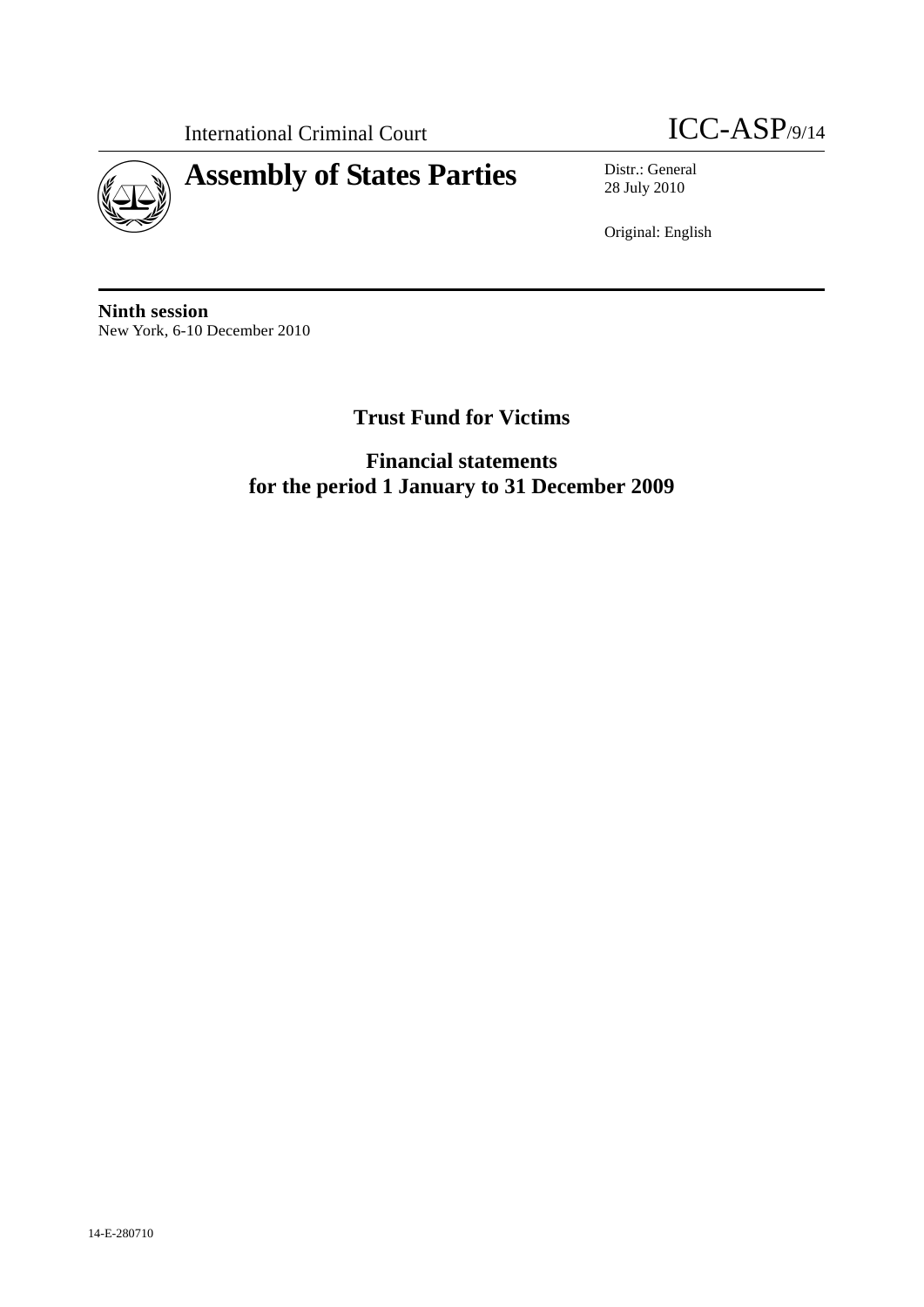# Contents

|                  | <b>Financial statements</b>                                                             |  |
|------------------|-----------------------------------------------------------------------------------------|--|
|                  | Statement I: Income and expenditure and changes in fund balances for the period ending  |  |
|                  | Statement II: Assets, liabilities, reserves and fund balances as at 31 December 2009 13 |  |
|                  |                                                                                         |  |
|                  | Notes to the financial statements                                                       |  |
| $\overline{1}$ . |                                                                                         |  |
| 2.               | Summary of significant accounting and financial reporting policies 15                   |  |
| 3.               |                                                                                         |  |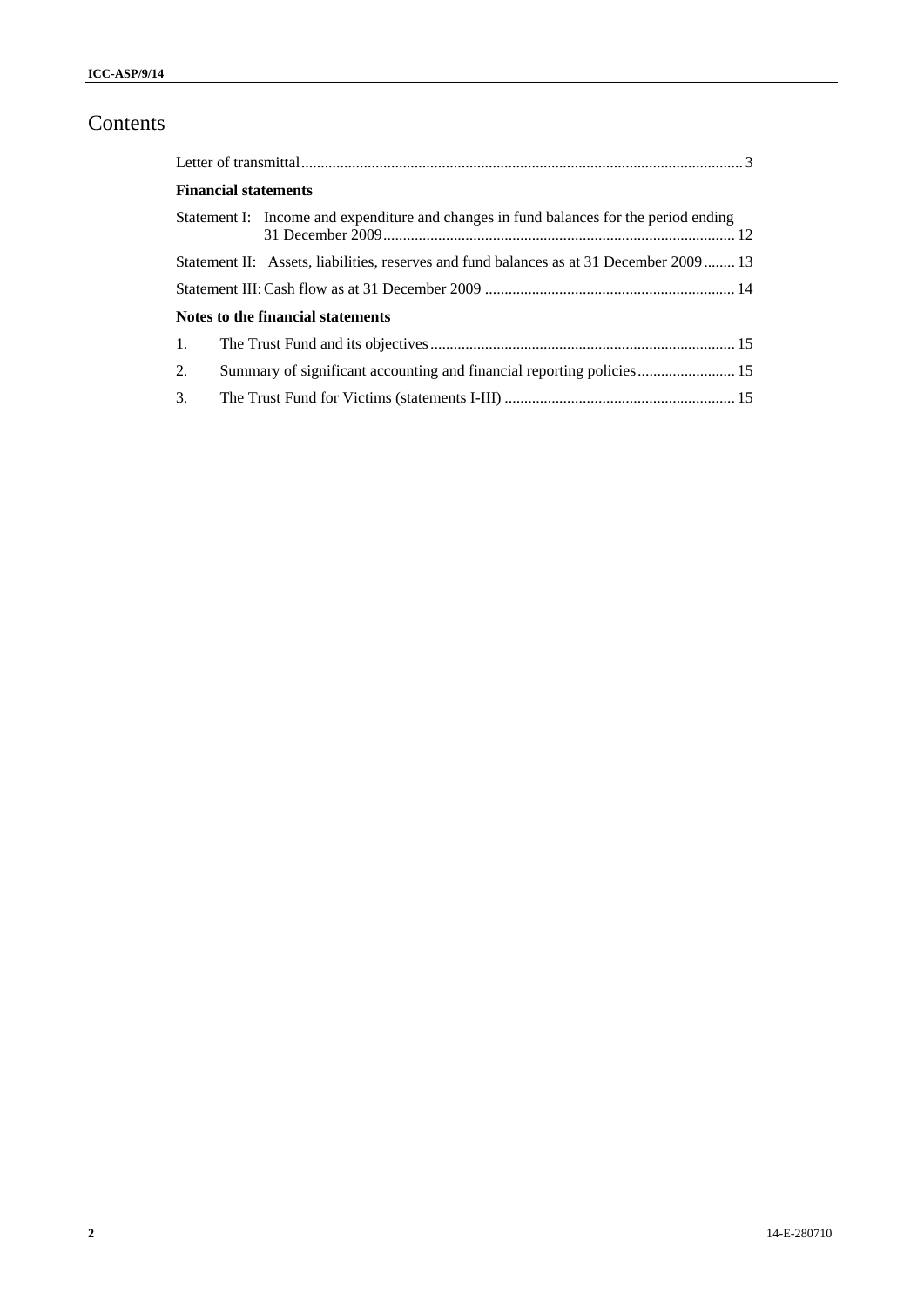# **Letter of transmittal**

5th of July, 2010

In accordance with Financial Regulation 11.1, I have the honour to submit the financial statements of the Trust Fund for Victims for the financial period 1 January to 31 December 2009.

> (Signed) Silvana Arbia Registrar

Mr. Damian Brewitt Director National Audit Office 157 Buckingham Palace Road London SW1W 9SS United Kingdom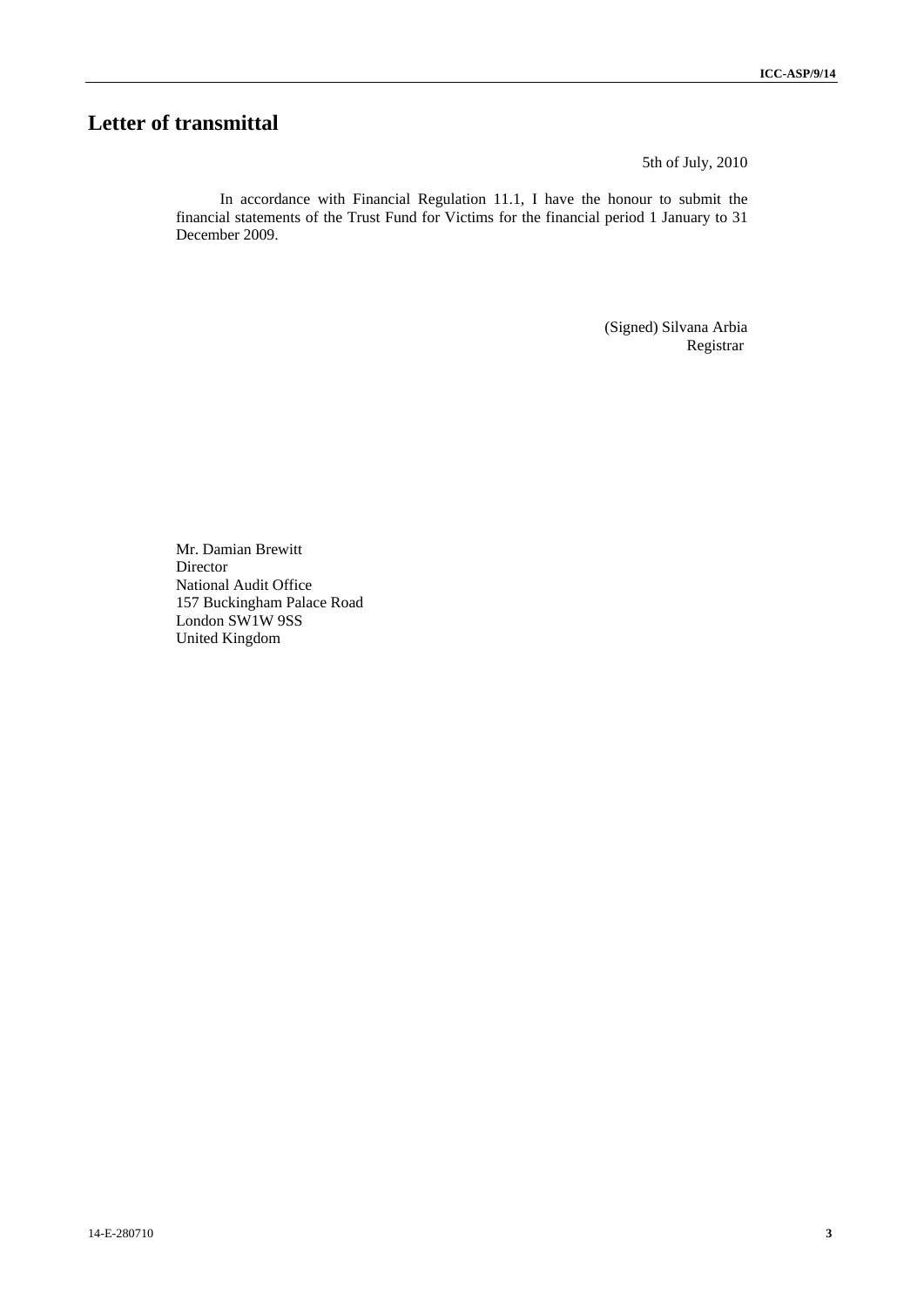# **External Auditor's Report 2009**

# **The audit of the financial statements of the Trust Fund for Victims**

# **Contents**

Executive summary

|                                    | Detailed findings:                        | Paragraph |
|------------------------------------|-------------------------------------------|-----------|
| $\omega_{\rm{max}}$                |                                           |           |
| a i                                |                                           |           |
| $\mathbb{R}^{\mathbb{Z}^{\times}}$ |                                           |           |
| $\overline{a}$                     |                                           |           |
| $\omega_{\rm{eff}}$                |                                           |           |
| $\mathbf{L}^{\text{max}}$          |                                           |           |
|                                    |                                           |           |
|                                    | Annex A: Summary of Audit Recommendations |           |

Annex B: Follow up to audit recommendations for 2008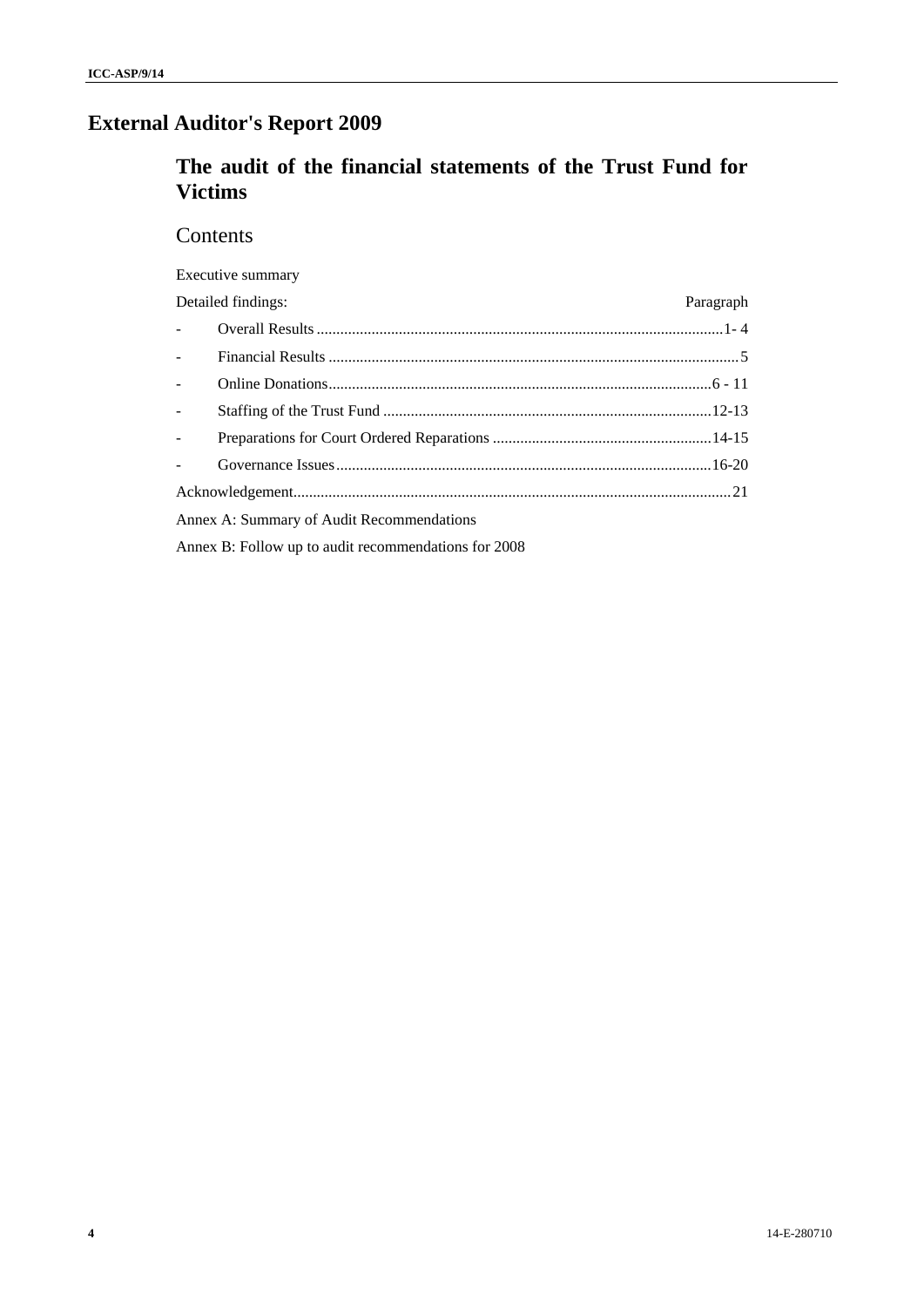### **Executive summary**

We have provided an unqualified audit opinion on the 2009 financial statements – which present fairly in all material respects the financial position of the Trust Fund for Victims as at 31 December 2009 and confirm that our audit revealed no weaknesses or errors which are considered to be material to the accuracy, completeness and validity of the financial statements. In addition to comments on the Trust Fund for Victims' financial performance, our audit report focuses on other areas as follows:

(a) On the online donations facility, it is currently under consideration and we have made recommendations to review the usage of this facility to consider the cost benefits which will be associated with the deductions made from donations. We have also highlighted the need to establish appropriate procedures in advance of the facility being introduced, to ensure that funds are managed in accordance with the Fund's rules and regulations;

(b) On staffing we identified that new planned appointments may reduce the level of financial expertise available to the Fund, and that an assessment should be made to identify the level of required resource to manage expected developments such as online donation and the anticipated initiation of reparations;

On court ordered reparations we identify the need to reappraise the level of reserves set aside for any future reparations and the need to monitor cash flows to ensure that the Fund is able to meet expectations; and

(d) On governance issues we have made recommendations for the Trust Fund to utilize some of the Court's existing governance structures to provide additional support and assurance to the Board of Directors, and we have made recommendations to improve the accountability of the Fund by suggesting that the financial statements should also be signed by the Chair of the Board.

### **Overall results of the audit**

1. We have audited the financial statements of the Trust Fund for Victims in accordance with the Financial Regulations and in compliance with International Standards on Auditing.

2. The audit revealed no weaknesses or errors which we considered material to the accuracy, completeness or validity of the financial statements. In our opinion, these financial statements present fairly, in all material respects, the financial position as at 31 December 2009 and the results of operations and cash flows for the period then ended. They have been prepared in accordance with the United Nations System Accounting Standards (UNSAS) and with the Trust Fund for Victims stated accounting policies. In all material respects, the transactions have been made in accordance with the applicable financial regulations and applied to the purposes intended by legislative authority.

3. The audit included a general review of the Trust Fund for Victims accounting procedures; an assessment of internal controls and such tests of the accounting records and other supporting evidence as we considered necessary in the circumstances. Our audit procedures are designed primarily for the purpose of forming an audit opinion. Consequently, the work did not involve a detailed review of all aspects of the financial information systems, and the results should not be regarded as a comprehensive statement on them. Finally, an examination was carried out to ensure that the financial statements accurately reflected the Fund's accounting records and were fairly presented.

4. The main observations from our audit are set out below and the recommendations are summarised in Annex A. Action taken by management in response to our 2008 recommendations is set out at Annex B.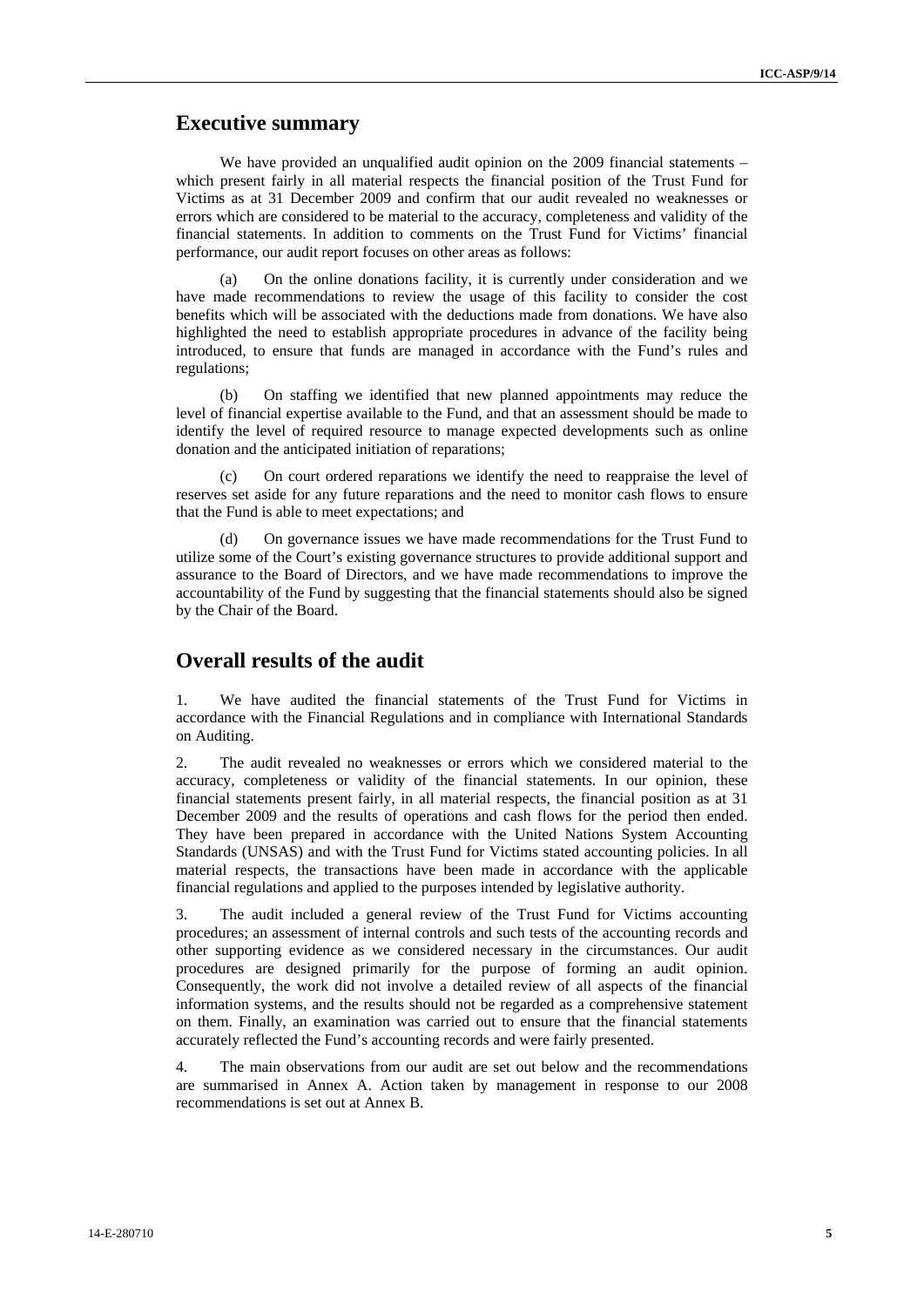### **Financial results**

5. The key aspects of the Trust Fund's financial performance in 2009 are as follows;

(a) Income for the Trust Fund increased by 15 percent, with voluntary contributions increasing by 28 percent from  $\Theta$ 29,000 to  $\Theta$ .2 million. The increase is primarily as a result of a new earmarked donation received from Denmark of €497,160, for the assistance to victims of sexual violence. Income from interest on cash deposits decreased by 71 percent from  $\text{E}35,927$  to  $\text{E}40,070$ . This is a result of a change in the International Criminal Court's investment policy in 2009 following the global financial crisis. In 2009 the Court used saving accounts as opposed to time deposits in order to keep funds liquid and this resulted in a significantly lower interest rate yield; Expenditure increased by 25 percent from  $\bigoplus$ .1 million to  $\bigoplus$ .4 million which is a result of increased activities on projects within the Trust Fund as a result of new projects; and

(b) The overall fund balance decreased from  $\epsilon$ 3,005,904 to  $\epsilon$ 2,887,733.

### **Online Donations**

6. The Trust Fund is still in the processes of developing the online donation facility and we have commented in previous reports regarding the vetting arrangements for donations once this facility is active. The online donation facility will be linked to the Trust Fund's website which has been live since November 2009 and provides information about the Trust Fund, current projects and legislative basis. The website contains a link to make donations which provides details of the Trust Fund's bank accounts to enable donations in euros and US dollars. Once the online donation facility is operational the process to donate will be much simpler.

7. The Trust Fund has already made good progress developing the website which explains the Trust Fund's mission, goals, objectives and sets out the details of projects it currently supports. This type of information is important given the competition with NGOs to secure donations to fund activities. Clear information about the organisation and how it uses funds to achieve objectives are important factors in encouraging donors to contribute. It will be important to further develop the site to demonstrate how the Trust Fund's resources have delivered direct benefits and to actively promote the Fund's work.

8. In 2009 less than 2 percent of voluntary contributions were received as donations from individuals. To date no analysis has been performed by the Trust Fund to establish whether there has been an increase in donations since the introduction of the website in late 2009. Promotion of the website and the online donation facility should be factored into the Trust Fund's fundraising strategy in the future.

9. Most of the Trust Fund's contributions are from Member States while 2 percent of other donations are from ICC staff members who have established relationships with the Trust Fund. At present therefore, it is not easy to predict the level of donations which might be received via the new website from donors outside the ICC.

10. We understand that the Fund is considering using the PayPal donation mechanism; although no final decision has yet been made. This facility would require the deduction of a fee (a percentage of the donation received) and as a result has an overhead cost, the value of which is dependent on the level of donations made. Depending on the ability of the Fund to attract donations through this source, the Fund should review the cost benefits of establishing its own direct facility, which might have lower overhead costs and encourage more on-going donations. This might best be achieved after a review of the uptake of the PayPal facility, and as part of a wider review of fundraising strategy.

11. In preparation for an online donation facility the Court should establish a procedure for reviewing balances held in any on-line account to ensure they are regularly reconciled and transferred to interest bearing accounts, this will ensure that resources follow the Financial Regulations and Rules in respect of cash balances.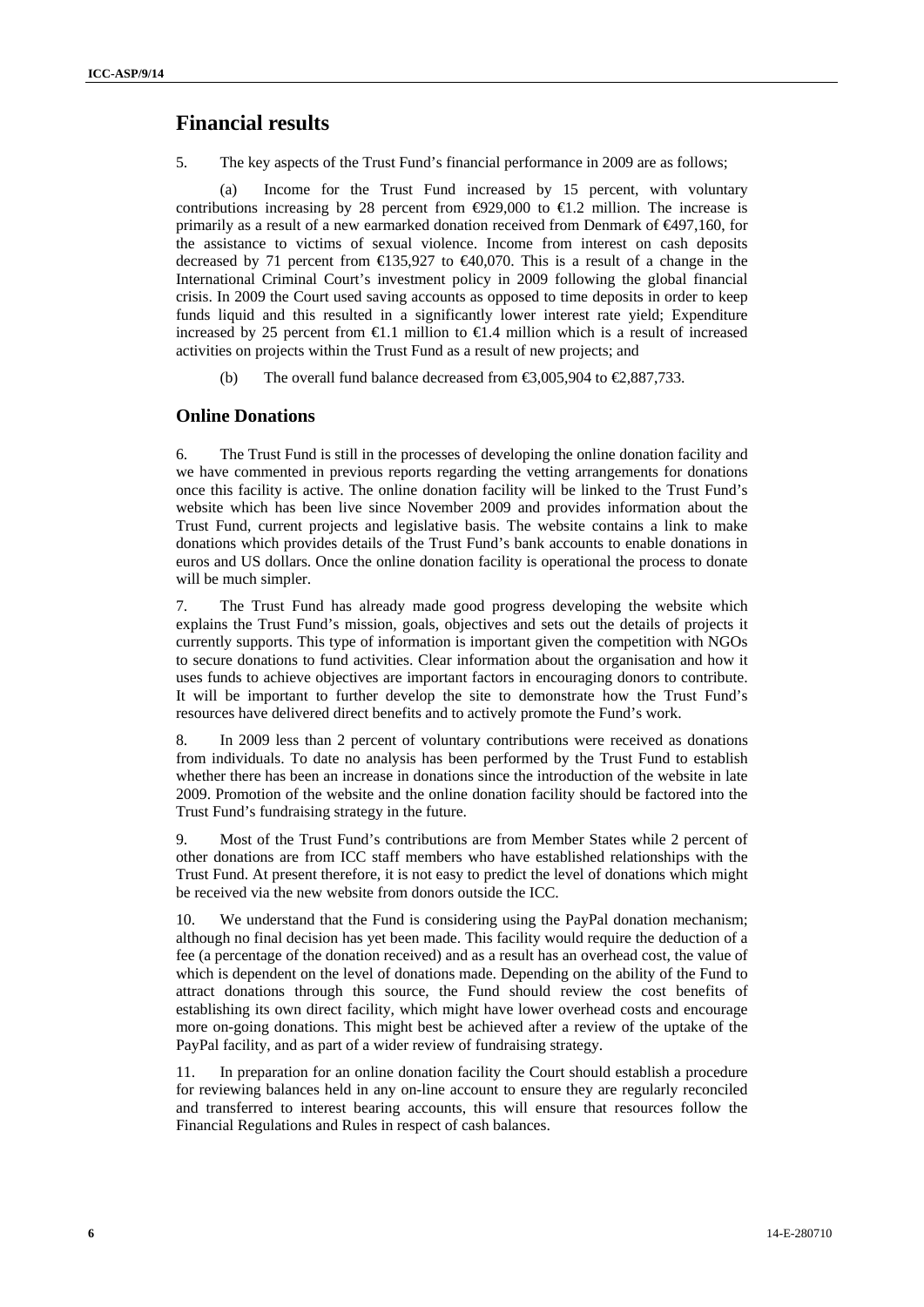### **Recommendation 1:**

We recommend that in finalizing the online donation mechanisms the Trust Fund considers the cost benefits of an outsourced web donation facility, and that this is actively promoted through a clear fundraising strategy.

#### **Recommendation 2:**

We recommend that once a new web facility is brought into use, the Fund establishes clear procedures to ensure that those resources are subject to appropriate controls, in compliance with the Court's Financial Regulations and Rules.

### **Staffing for the Trust Fund**

12. The Executive Director and the Executive Assistant positions at the Trust Fund have been vacant since July and February 2009 respectively, and the Fund is still in the process of recruiting a new Director. While the Director's position has been vacant there has been increased pressure on existing staff members, whose roles are primarily on the operating programme side and not the administration of the Fund. Inevitably this has led to a hiatus in developing the Fund's profile and in actively seeking resources. We understand that a new Director will be in post from 1 September 2010.

13. The Fund has been operating with a P5 Administrative Officer to cover the financial operations for a number of years. We understand that with the appointment of a new Director the administrative post will no longer exist within the Secretariat of the Trust Fund and return to the Immediate Office of the Registrar, with current administrative and financial responsibilities transferring to the new Director and Executive Assistant. It will be important to ensure that the necessary level of financial expertise is not lost with the removal of the P5 administrative role, and that the new Director will have sufficient resources available to cover the necessary financial and administrative functions. The expected growth in voluntary contributions once the full online donation facility is functional, and the expectations that Court reparations will be ordered in the near future, will increase the need to ensure adequate financial management and oversight. Such support might be provided on a part-time basis, to prevent the expense of a full time post.

### **Recommendation 3:**

We recommend that the Trust Fund for Victims should consider the necessary resources required to support the administrative and financial requirements of the Fund as online donations and reparations become more significant over the coming financial periods.

### **Preparations for Court ordered reparations**

14. The Trust Fund was established to fulfil two mandates. These are administering reparations ordered by the Court against a convicted person, and using other resources for the benefit of victims subject to the provisions of article 79 of the Rome Statute. To date the Trust Fund has not been required to fulfil its first mandate of administering reparations (as restitution, compensation and rehabilitation to Victims) ordered by the Court. This is because trial activity only commenced in 2009. However it is now likely that by the end of the year, depending on the outcome of trial proceedings, the first court-ordered reparations may be made.

15. In 2009 the Trust Fund made a reserve for reparations of €1 million, which means that this amount has been retained for the purpose of fulfilling the first mandate and not spent on other projects. The Trust Fund should engage at an early stage with the Court to estimate the likely financial impact of providing reparations and assess whether the current level of reserves will be adequate. There is a risk that the Trust Fund will not set aside a sufficient reserve in order to cover the necessary level of reparations. This is particularly important as the Court has now started other trials and there is a risk that the Court may make orders for other substantial reparations in the future. If the Fund was unable to meet the obligations placed upon it this would create financial and reputational damage to the Fund.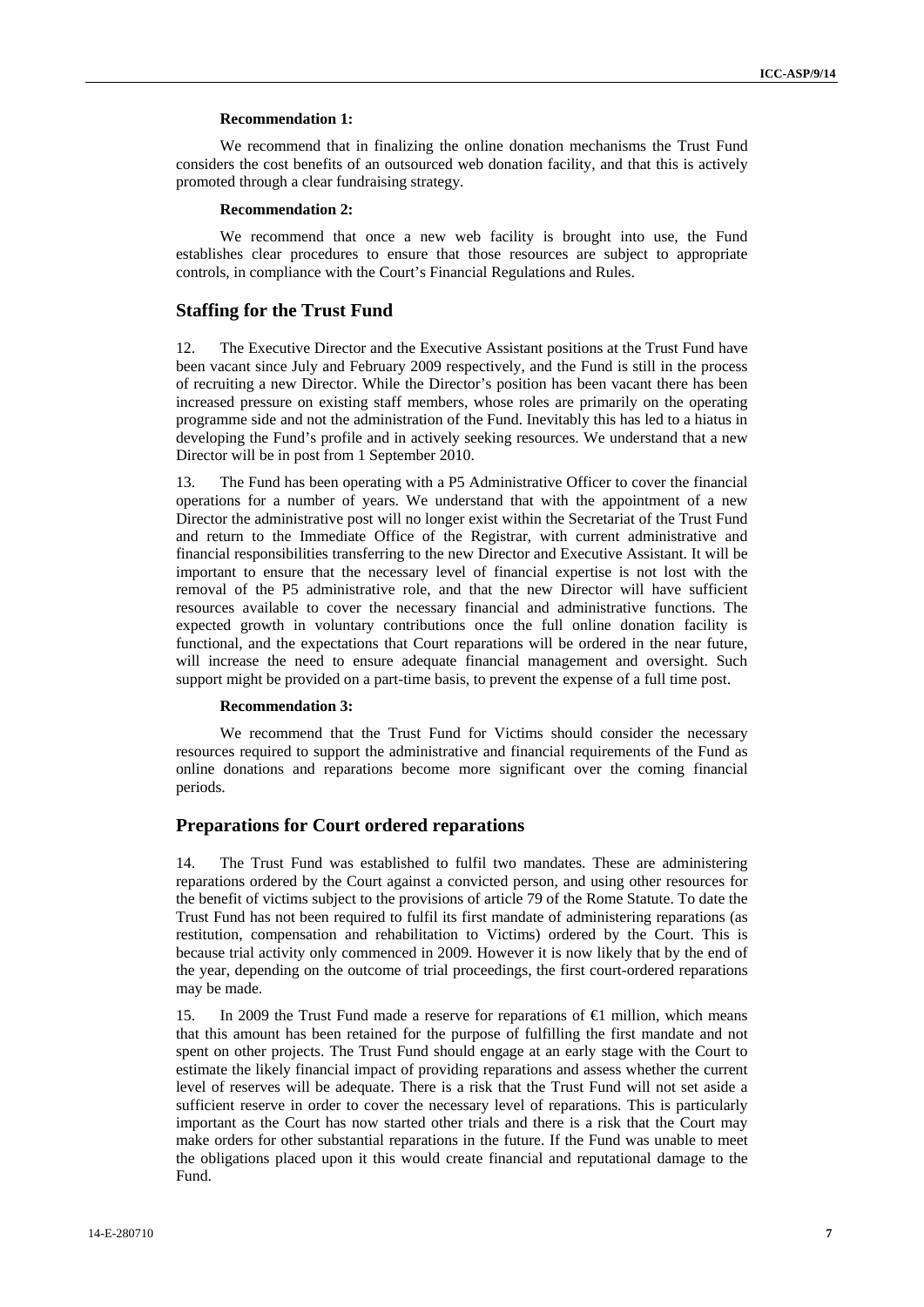### **Recommendation 4:**

We recommend that the reserve for reparations is subject to regular and evidenced review and scrutiny to ensure that the level of the reserve is sufficient to cover future anticipated Court ordered reparations.

#### **Recommendation 5:**

We further recommend that the Trust Fund develop simple management accounts including a cash flow forecast for review by the Board on regular basis. Information on financial resources for reparations should be shared with the Court on a regular basis. This would ensure that the financial position of the Fund is properly understood.

### **Governance issues**

### **Audit committee and risk management**

16. The Court is developing governance processes and during 2010 established an Audit Committee. Some progress has been made in respect of the development of risk management processes, although further work remains to be done. In our view it is important that the remit of the Audit Committee and the risk management mechanisms being developed by the Court are extended to cover the Trust Fund for Victims. In particular we would see it as important for the Trust Fund to have its own risk register, to take into consideration the risks around fund raising, meeting the requirement for Courtordered reparations, and its ability to meet the mandate expectations set by the Rome Statute. Given that the Board does not meet regularly these oversight mechanisms will aid them in discharging their responsibilities.

### **Presentation of Secretariat costs**

17. In last year's report we suggested that performance targets should be set for the Fund and that a report should be included within the financial statements to provide analysis of activities and priorities for the year ahead. Such an accountability document would give extra confidence to donors in respect of the use of their funds, and would help to encourage future potential donors external to the States Parties. We have noted that while some progress has been made by setting performance targets for the Fund in the 2010 Programme Budget, there is still scope for further improvement. Our recommendation from 2009 remains outstanding.

18. The States Parties have provided funding of  $\epsilon$ 1.26 million for the costs of the Trust Fund Secretariat, these costs and associated appropriations are currently contained within the budget and financial statements of the ICC. The Trust Fund Secretariat's costs are substantial when set against its activities and the income arising in respect of the Fund. It would be normal practice for the full costs of the Fund to be fully disclosed within its own financial statements, and for the associated appropriations (currently within the ICC's approved budget) to be shown as income to the Fund. This provides transparency in respect of the costs of its operations and makes it easier for States Parties to fully assess its achievements against the cost of its operations. We would recommend that future budget cycles might make appropriations directly to the Trust Fund for Victims.

### **Submission of financial statements**

19. The Trust Fund financial statements are transmitted by the Registrar and also signed by the ICC Head of Budget and Finance. The Trust Fund operates within a very different governance structure to that of the ICC. Although the Registrar is responsible for the ICC internal financial controls through which the Trust Fund's transactions are processed, it is the Trust Fund Board of Directors who are accountable for the income and expenditure reported in the financial statements and for the management of the Trust Fund in accordance with the Regulations under which it was established.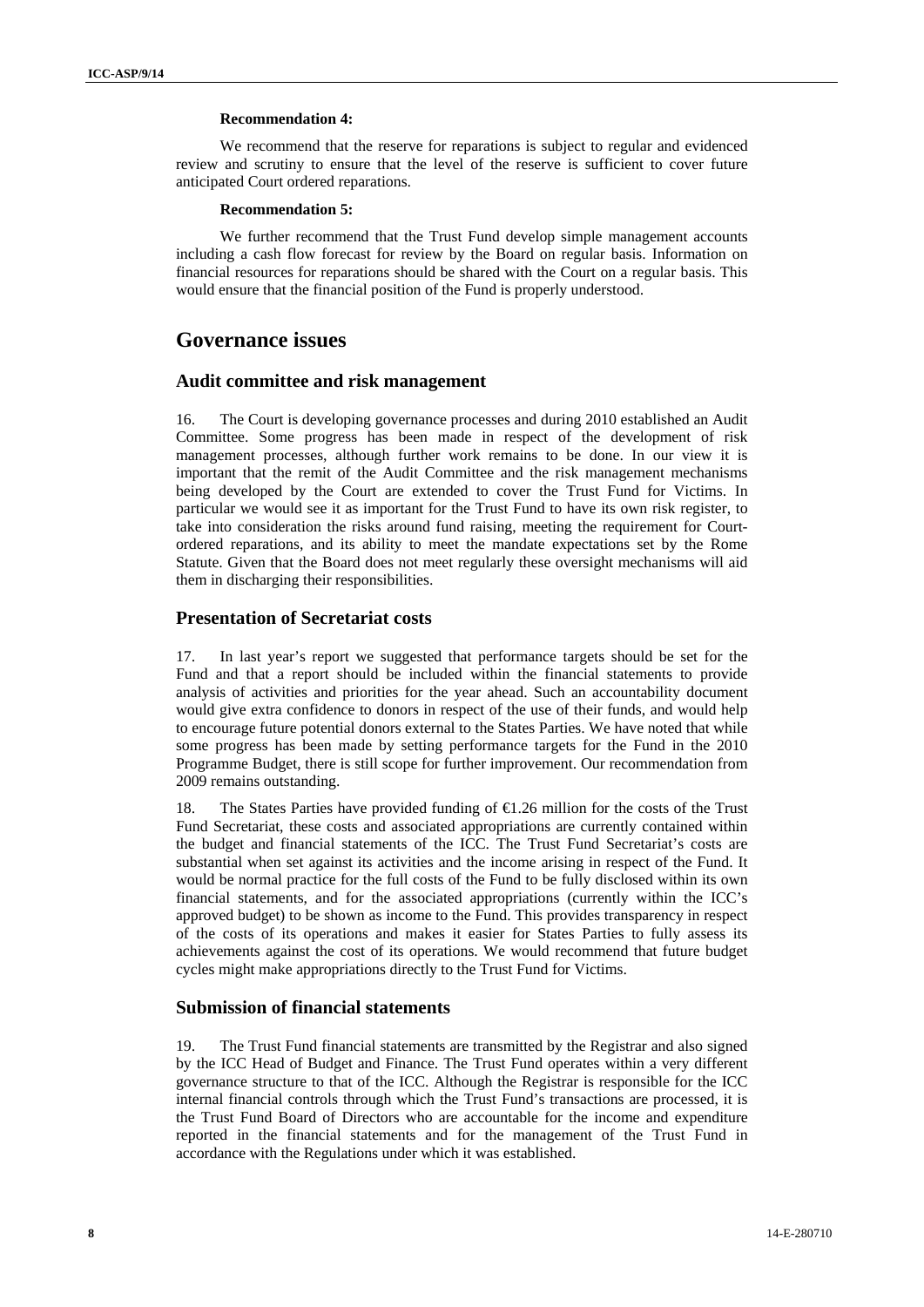20. In order to follow best governance practice we would recommend that future statements should be submitted for certification with the additional signature by a member of the Board of the Trust Fund, in order to ensure appropriate accountability. This will help to ensure that the Board are fully sighted on the Fund's performance and improve the governance arrangements under which the Fund operates.

### **Recommendation 6:**

We recommend that the Audit Committee mandate specifically includes consideration of the Trust Fund for Victims, and that a separate risk register is developed to consider the operational, financial and reputational risks which the Fund faces.

### **Recommendation 7:**

We recommend that the Assembly considers approving the appropriations in respect of the Secretariat of the Trust Fund for Victims directly to the Fund, so that the full income and cost of operations are disclosed within its financial statements.

### **Recommendation 8:**

We recommend that the Board of Directors review the procedure for approval of the Fund's financial statements following their preparation by ICC Budget and Finance Section. We also recommend that the Chair of the Board of Directors sign the financial statements to confirm their acceptance on behalf of the Board.

### **Acknowledgement**

21. We wish to record our appreciation for the co-operation and assistance provided during the audit by the staff of the Trust Fund for Victims.

> Amyas C E Morse Comptroller and Auditor General, United Kingdom External Auditor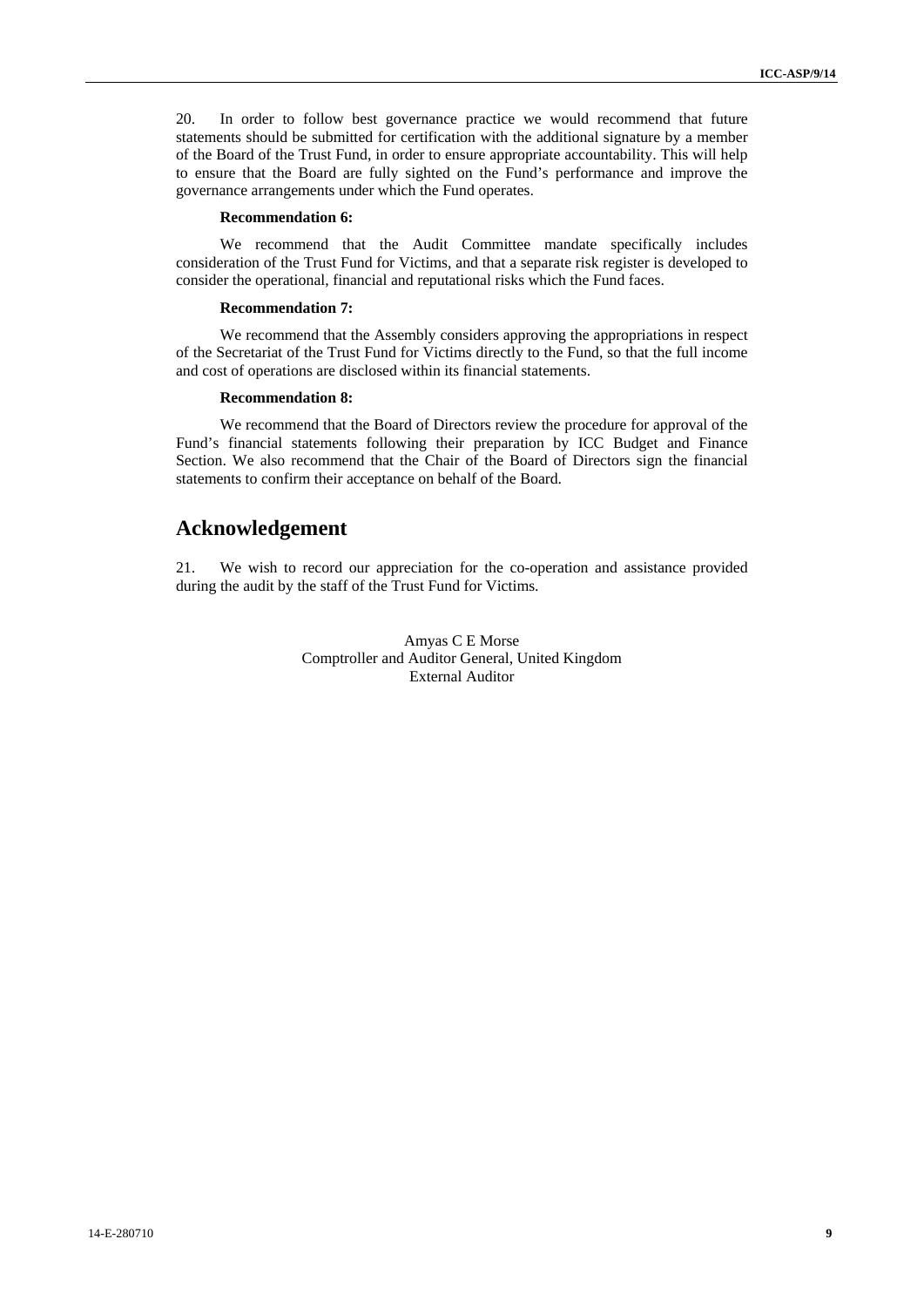# **Annex A**

# **Summary of Audit Recommendations**

### **Recommendation 1:**

We recommend that in finalizing the online donation mechanisms the Trust Fund considers the cost benefits of an outsourced web donation facility, and that this is actively promoted through a clear fundraising strategy.

### **Recommendation 2:**

We recommend that once a new web facility is brought into use the Fund establishes clear procedures to ensure that that resources are subject to appropriate controls, in compliance with the Court's Financial Regulations and Rules.

### **Recommendation 3:**

We recommend that the Trust Fund for Victims should consider the necessary resources required to support the administrative and financial requirements of the Fund as online donations and reparations become more significant over the coming financial periods.

#### **Recommendation 4:**

We recommend that the reserve for reparations is subject to regular and evidenced review and scrutiny by the Board to ensure that the level of the reserve is sufficient to cover future anticipated Court ordered reparations.

#### **Recommendation 5:**

We further recommend that the Trust Fund develop simple management accounts including a cash flow forecast for review by the Board on regular basis. Information on financial resources for reparations should be shared with the Court on a regular basis. This would ensure that the financial position of the Fund is properly understood.

### **Recommendation 6:**

We recommend that the Audit Committee mandate specifically includes consideration of the Trust Fund for Victims, and that a separate risk register is developed to consider the operational, financial and reputational risks which the Fund faces.

#### **Recommendation 7:**

We recommend that the Assembly considers approving the appropriations in respect of the Secretariat of the Trust Fund for Victims directly to the Fund, so that the full income and cost of operations are disclosed within its financial statements.

### **Recommendation 8:**

We recommend that the Board of Directors review the procedure for approval of the Fund's financial statements following their preparation by ICC Budget and Finance Section. We also recommend that the Chair of the Board of Directors sign the financial statements to confirm their acceptance on behalf of the Board.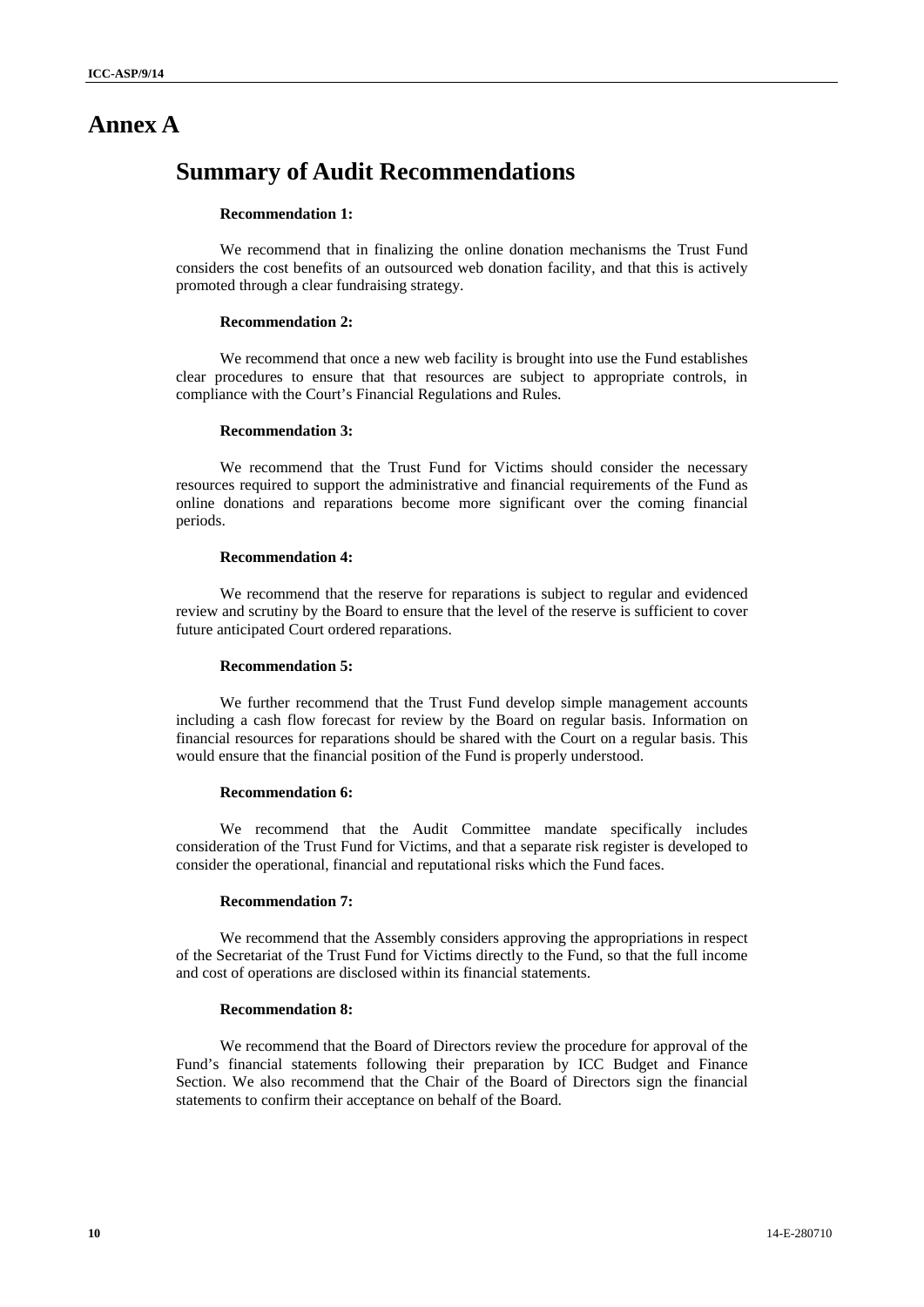# **Annex B**

# **Follow up to audit recommendations for 2008**

| <b>Audit Recommendation</b>                                                                                                                                                                                                                                                                                                                                                                                                                                                                                                                                                                                                                                 | <b>Management Response</b>                                                                                                                                                                                                                                                                                                                                                                                                                                                                                                                                                                                                                                                                                                                                                                                         | <b>External Auditor's Comments</b>                                                                                                                                                                                                                                                                                                                                                                                                                                                                                  |  |
|-------------------------------------------------------------------------------------------------------------------------------------------------------------------------------------------------------------------------------------------------------------------------------------------------------------------------------------------------------------------------------------------------------------------------------------------------------------------------------------------------------------------------------------------------------------------------------------------------------------------------------------------------------------|--------------------------------------------------------------------------------------------------------------------------------------------------------------------------------------------------------------------------------------------------------------------------------------------------------------------------------------------------------------------------------------------------------------------------------------------------------------------------------------------------------------------------------------------------------------------------------------------------------------------------------------------------------------------------------------------------------------------------------------------------------------------------------------------------------------------|---------------------------------------------------------------------------------------------------------------------------------------------------------------------------------------------------------------------------------------------------------------------------------------------------------------------------------------------------------------------------------------------------------------------------------------------------------------------------------------------------------------------|--|
| We strongly recommend that as a<br>matter of urgency, the necessary<br>changes are made to the accounting and<br>reporting systems to ensure expenditure<br>relating to ear-marked funding is<br>separately identifiable in order to meet<br>the<br>necessary<br>accountability<br>requirements of the donors.<br>We further recommend that the Trust<br>Fund for Victims makes appropriate<br>audit arrangements for such donations<br>to satisfy the requirements set down by<br>donors for audited information on how<br>their funds are used.                                                                                                           | The implementation of this SAP Grants<br>Management system only began in August and<br>is now scheduled to be completed by May<br>2010. Once this Grants Management system is<br>operational, all earmarked contributions and<br>expenditure of the Trust Fund will be<br>controlled within the SAP system, thus<br>fulfilling the accountability requirements of<br>donors.                                                                                                                                                                                                                                                                                                                                                                                                                                       | We note the comments made and will<br>continue to monitor the progress<br>made.                                                                                                                                                                                                                                                                                                                                                                                                                                     |  |
| We recommend that Court management<br>assess whether additional performance<br>targets can now be set in order to<br>evaluate the effectiveness of Fund<br>given the increased level of resources<br>provided by Member States and the<br>increased level of activity being<br>undertaken by the Fund's staff.<br>We also recommend that formal<br>reporting of performance against these<br>set targets is produced so that this<br>information can be presented to<br>Member States. Such reporting could<br>be in the form of management<br>commentary included as a Director's<br>report submitted with the annual<br>financial statements of the Fund. | The proposed programme budget for 2010<br>included tangible performance indicators and<br>targets as recommended by the External<br>Auditor. The programme budget for 2008,<br>however, was written in early 2007, shortly<br>after the first staff member of the Secretariat<br>had been recruited. As a result, the programme<br>budget for 2008 reflects the fact that in the first<br>few weeks of the existence of the Secretariat it<br>was not possible to set tangible targets and<br>performance indicators. Nevertheless, the<br>Secretariat achieved within its 2008 budget the<br>Court's highest implementation rate.                                                                                                                                                                                 | We note the comments made and will<br>continue to monitor the progress<br>made.                                                                                                                                                                                                                                                                                                                                                                                                                                     |  |
| formal<br>We.<br>recommend<br>that<br>a<br>evaluation of the level of activity of the<br>Trust Fund is undertaken in relation to<br>the original ASP resolutions so that the<br>outcome of this review can then<br>determine whether it is appropriate for<br>the expenses of the Fund to be paid<br>from the voluntary contributions rather<br>than from the major programme budget<br>of the ICC.                                                                                                                                                                                                                                                         | Article 79.1 of the Rome Statue states that a<br>"Trust Fund shall be established by decision of<br>the Assembly of States Parties for the benefit<br>of victims of crimes within the jurisdiction of<br>the Court, and of families of such victims".<br>Victims are defined in rule 85 of the Rules of<br>Procedure and Evidence. Furthermore, rule 98<br>of the Rules of Procedure and Evidence refers<br>to the individual or collective reparations the<br>Trust Fund has to provide to victims. It is<br>therefore the opinion of the Board that it would<br>be inappropriate to use any voluntary<br>contributions or money or other property<br>collected through fines or forfeiture in<br>accordance with article 79 to cover the costs of<br>the Secretariat (including the costs of Board<br>meetings). | that<br>the ASP<br>We recommend<br>reconsider our 2008 recommendation.<br>We have suggested in our 2009 report<br>the<br>Assembly<br>that<br>considers<br>approving<br>the appropriations<br>in<br>respect of the Secretariat of the Trust<br>Fund for Victims directly to the Fund,<br>so that the full income and cost of<br>operating the Trust Fund are disclosed<br>within its financial statements. This<br>presentation would not result in the<br>use of any voluntary funds to cover<br>secretariat costs. |  |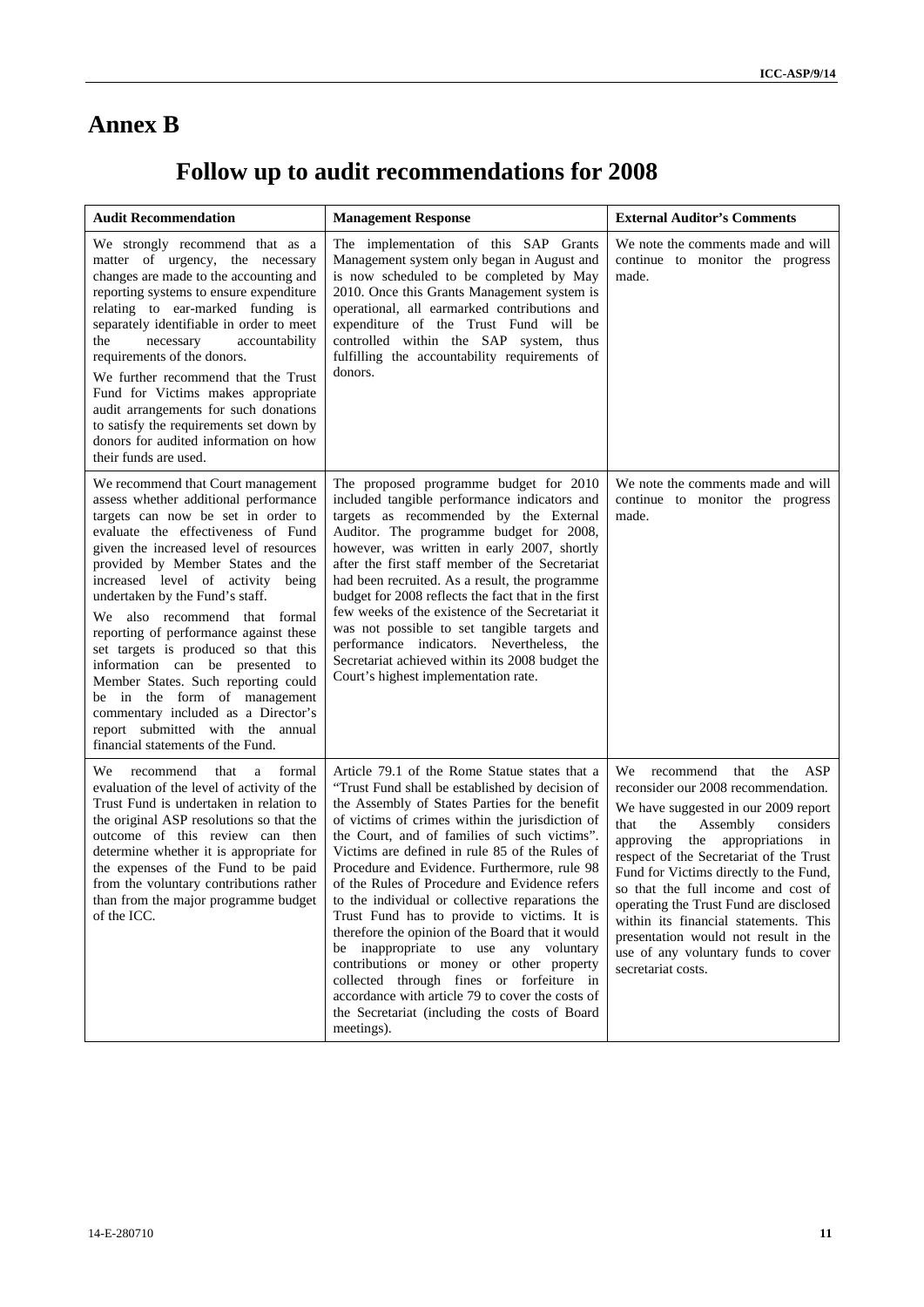## **Statement I**

# **Trust Fund for Victims Statement of income and expenditure and changes in fund balances for the period ending 31 December 2009**

*(in euros)* 

|                                                              | 2009       | <b>Notes</b><br>Ref. | 2008           |
|--------------------------------------------------------------|------------|----------------------|----------------|
| <b>Income</b>                                                |            |                      |                |
| Voluntary contributions                                      | 1,188,238  | 3,4                  | 928,716        |
| Interest income                                              | 40,070     |                      | 135,927        |
| Other/miscellaneous income                                   |            |                      |                |
| <b>Total income</b>                                          | 1,228,308  |                      | 1,064,643      |
| <b>Expenditure</b>                                           |            |                      |                |
| <b>Disbursements</b>                                         | 945,723    | 3,5                  | 464,538        |
| Unliquidated obligations                                     | 464,933    | 3,5                  | 663,990        |
| <b>Total expenditure</b>                                     | 1,410,656  |                      | 1,128,528      |
| Excess/(shortfall) of income over expenditure                | (182, 348) |                      | (63,885)       |
| Savings on, or cancellation of, prior periods<br>obligations | 64,460     | 3,6                  | 18,078         |
| <b>Refund to Donors</b>                                      | (283)      | 3,7                  | $\overline{0}$ |
| Fund balances at beginning of financial period               | 3,005,904  |                      | 3,051,711      |
| Fund balances as at 31 December 2008                         | 2,887,733  |                      | 3,005,904      |

Date: Signed: Chief of Budget and Finance Section……………….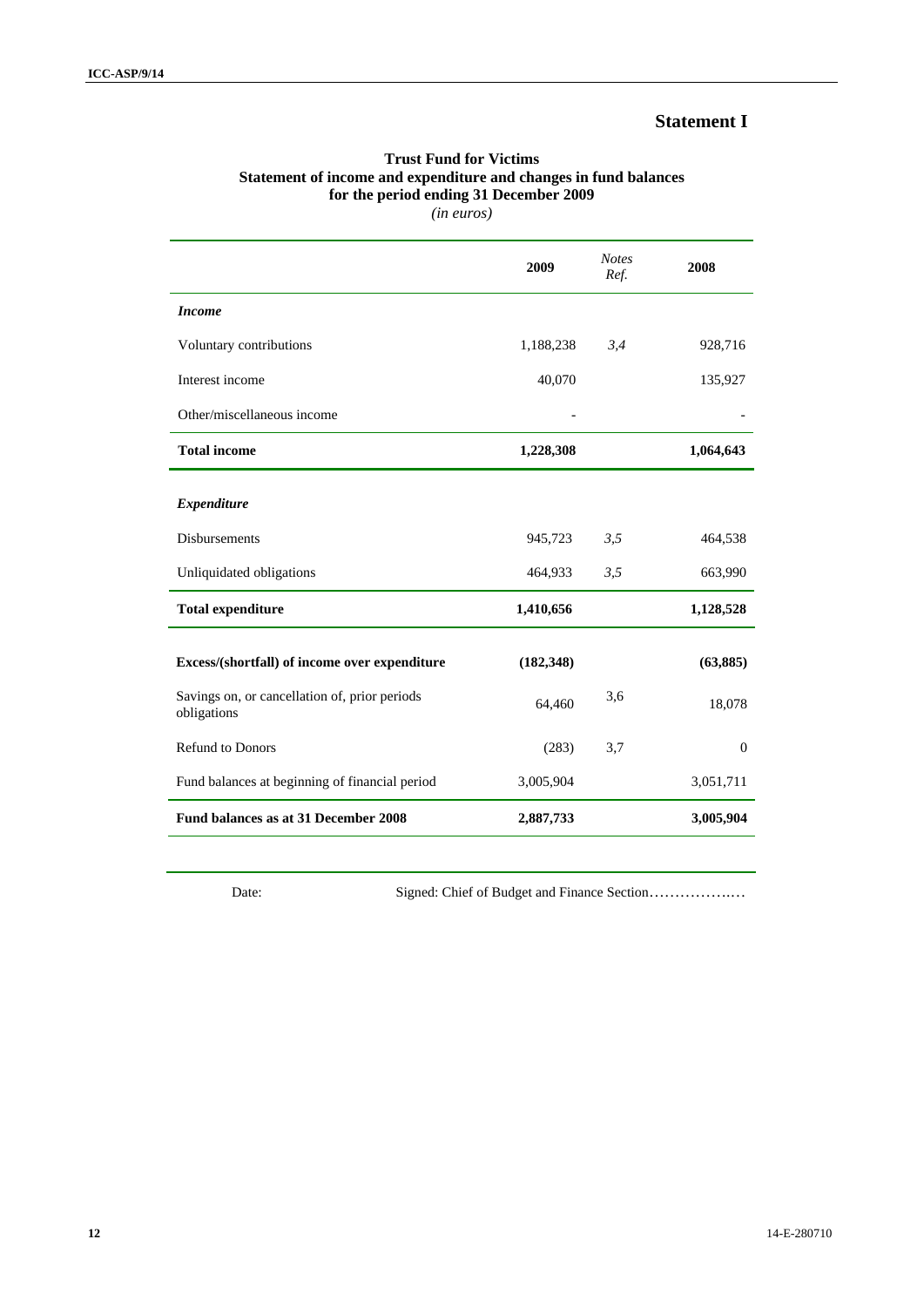# **Statement II**

### **Trust Fund for Victims Statement of assets, liabilities, reserves and fund balances as at 31 December 2009**  *(in euros)*

|                                               | 2009         | <b>Notes</b><br>Ref. | 2008      |
|-----------------------------------------------|--------------|----------------------|-----------|
| <b>Assets</b>                                 |              |                      |           |
| Cash and term deposits                        | 3,459,860    |                      | 4,009,926 |
| Other accounts receivable                     | 2,054        | 3,8                  | 73,136    |
| <b>Total assets</b>                           | 3,461,914    |                      | 4,083,062 |
| <b>Liabilities</b>                            |              |                      |           |
| Unliquidated obligations                      | 464,933      |                      | 663,990   |
| Interfund balances payable                    | $\mathbf{0}$ |                      | 413,168   |
| Other accounts payable                        | 109,248      | 3,9                  | $\theta$  |
| <b>Total liabilities</b>                      | 574,181      |                      | 1,077,158 |
| <b>Reserves and fund balances</b>             |              |                      |           |
| Cumulative surplus                            | 2,887,733    |                      | 3,005,904 |
| <b>Total reserves and fund balances</b>       | 2,887,733    |                      | 3,005,904 |
| Total liabilities, reserves and fund balances | 3,461,914    |                      | 4,083,062 |

Date: Signed: Chief of Budget and Finance Section…………………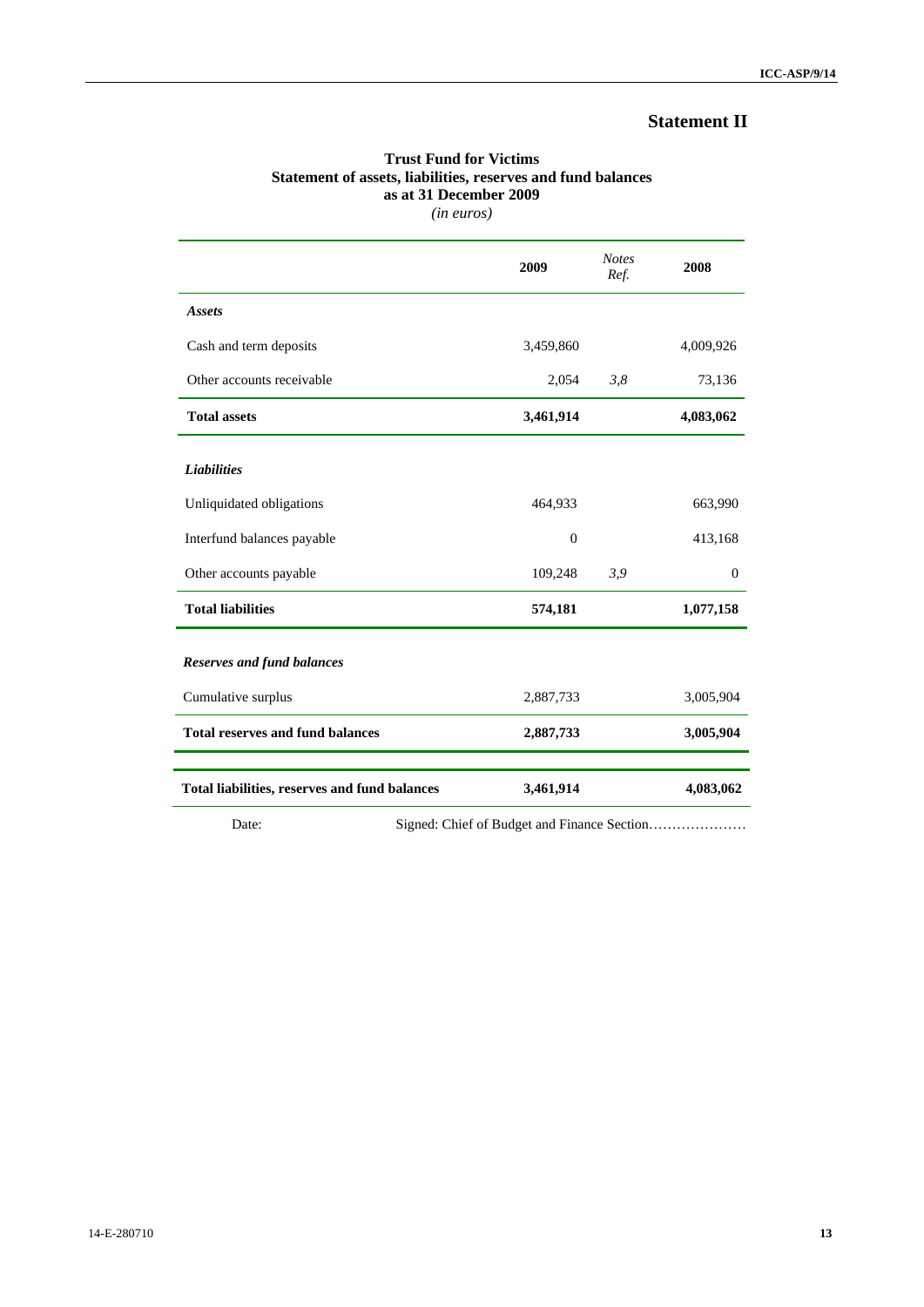### **Statement III**

### **Trust Fund for Victims Statement of cash flow as at 31 December 2009** *(in euros)*

|                                                                 | 2009       | 2008         |
|-----------------------------------------------------------------|------------|--------------|
| Cash flows from operating activities                            |            |              |
| Net excess/(shortfall) of income over expenditure (Statement I) | (182, 348) | (63,885)     |
| Other accounts receivable (increase)/decrease                   | 71,082     | (16, 467)    |
| Unliquidated obligations increase/(decrease)                    | (199, 057) | 625,871      |
| Interfund balances payable increase/(decrease)                  | (413, 168) | 409,168      |
| Other accounts payable increase (decrease)                      | 109,248    | $\mathbf{0}$ |
| Less: interest income                                           | (40,070)   | (135, 927)   |
| Net cash from operating activities                              | (654, 313) | 818,760      |
|                                                                 |            |              |
| Cash flows from investing and financing activities              |            |              |
| Plus: interest income                                           | 40,070     | 135,927      |
| Net cash from investing and financing activities                | 40,070     | 135,927      |
| Cash flows from other sources                                   |            |              |
| Net increase/(decrease)                                         | 64,177     | 18,078       |
| Net cash from other sources                                     | 64,177     | 18,078       |
| Net increase/(decrease) in cash and term deposits               | (550,066)  | 972,765      |
| Cash and term deposits at beginning of period                   | 4,009,926  | 3,037,161    |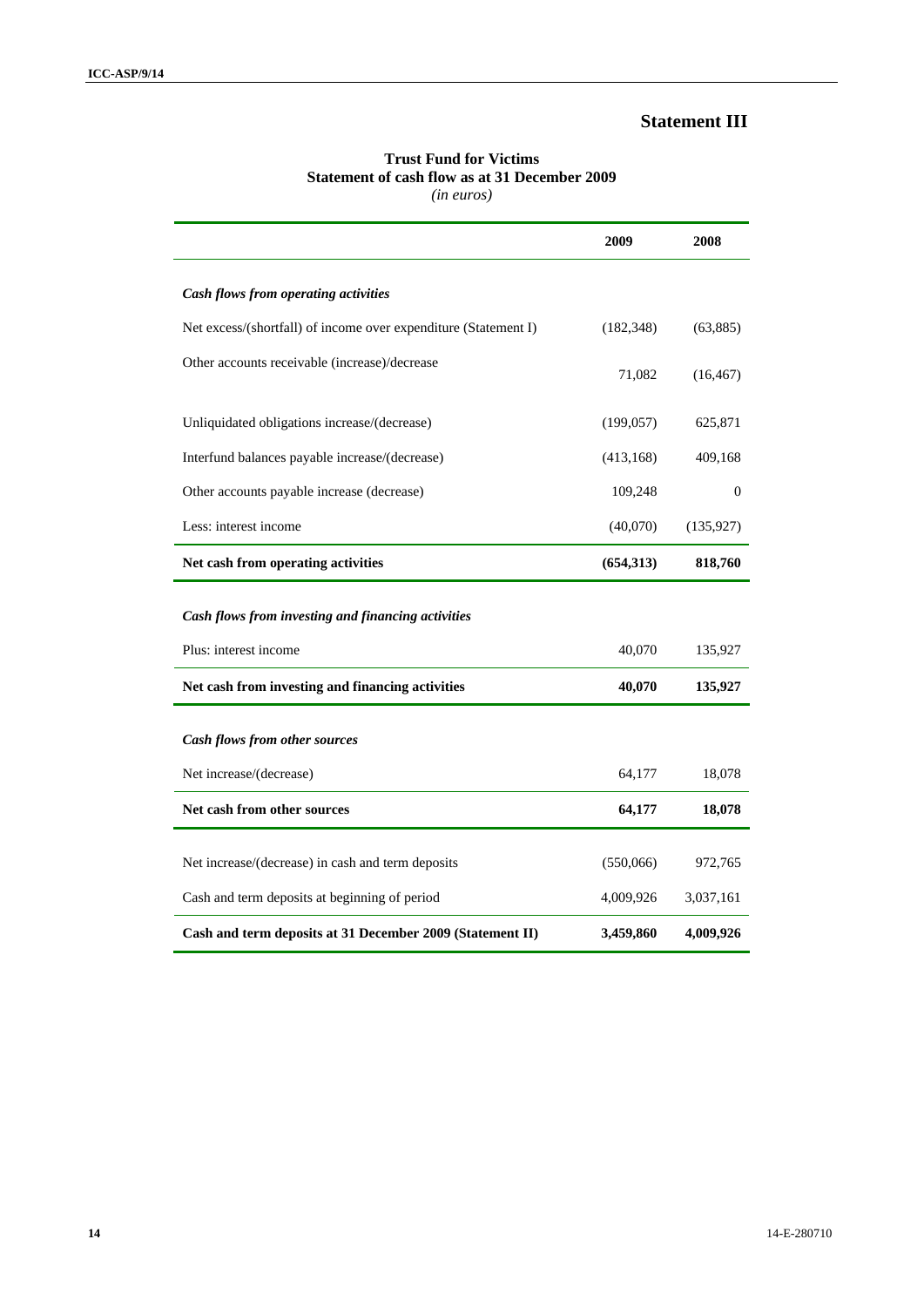# **Notes to the financial statements of the Trust Fund for Victims**

### **1. The Trust Fund for Victims and its objectives**

1.1 The Trust Fund for Victims was established by the Assembly of States Parties (ASP), in its resolution ICC-ASP/1/Res.6, for the benefit of victims of crimes within the jurisdiction of the International Criminal Court (ICC), and the families of such victims.

In the annex to that resolution, the Assembly of States Parties established a Board of Directors, which is responsible for the management of the Trust Fund.

### **2. Summary of significant accounting and financial reporting policies**

2.1 The accounts of the Trust Fund for Victims are maintained in accordance with the Financial Regulations and Rules of the ICC, as established by the Assembly of States Parties in the annex to resolution ICC-ASP/1/Res.6. Therefore, the accounts of the Trust Fund are currently in conformity with the United Nations system accounting standards. These notes form an integral part of the Trust Fund's financial statements.

2.2 **Fund accounting**: the Trust Fund's accounts are maintained on a fund accounting basis.

2.3 **Financial period**: the financial period of the Trust Fund is one calendar year, unless otherwise decided by the Assembly of States Parties.

2.4 **Historical cost basis**: the accounts are prepared on the historical cost basis of accounting and are not adjusted to reflect the effects of changing prices for goods and services.

2.5 **Currency of accounts**: the accounts of the Trust Fund are presented in euros. Accounting records kept in other currencies are converted into euros at the United Nations operational rate of exchange in effect at the date of the financial statement. Transactions in other currencies are converted into euros at the United Nations operational rate of exchange in effect at the date of transaction.

2.6 **Funding:** the Trust Fund for Victims is funded by:

(a) Voluntary contributions from governments, international organisations, individuals, corporations and other entities, in accordance with relevant criteria adopted by the Assembly of States Parties;

Money and other property collected through fines or forfeiture transferred to the Trust Fund if ordered by the ICC pursuant to article 79, paragraph 2, of the Statute;

(c) Resources collected through awards for reparations, if ordered by the ICC pursuant to rule 98 of the Rules of Procedure and Evidence;

(d) Resources as the Assembly of States Parties may decide to allocate.

2.7 **Income:** voluntary contributions are recorded as income at the time that the actual contributions are received from the donors.

2.8 **Cash and term deposits** comprise funds held in interest-bearing bank accounts, time deposits, and call accounts.

### **3. The Trust Fund for Victims (statements I-III)**

3.1 **Statement I** reports the income and expenditure and changes in reserve and fund balances during the financial period. It includes the calculation of the excess of income over expenditure for the current period and prior-period adjustments of income or expenditure.

3.2 **Statement II** shows the assets, liabilities, reserves and fund balances as at 31 December 2009.

3.3 **Statement III** is the cash flow summary statement prepared using the indirect method of International Accounting Standard 7.